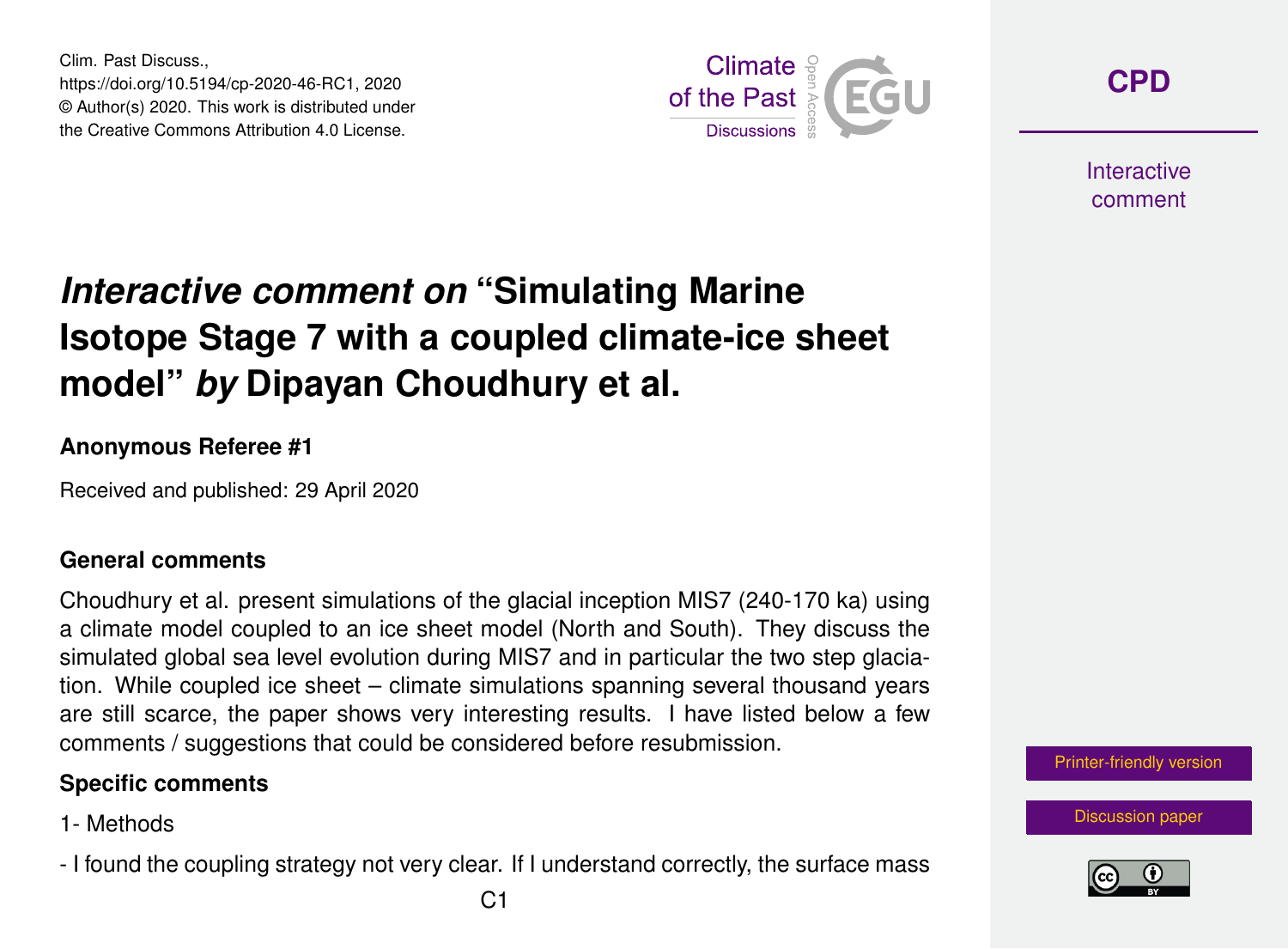balance model is a submodel of PSUISM. From Fig. 2 it seems that PSUISM only takes SAT, solar radiation, precipitation and Tocean. How these fields are downscaled onto the higher resolution ice sheet model grid? Then, what is the "solar radiation" (not explained in Sec. 2.3)? I find it a bit strange that surface albedo is not part of the fields that are given to PSUISM. Eq.1 and Eq.2 suggest that PSUISM compute its own albedo from rs and rl. Where do these rs and rl come from? Also, you do not explain how you compute the sub-shelf melt from Tocean. Is this a simple scaling after a bilinear spatial interpolation? What about ice shelves developing where there is no oceanic grid points (e.g. Kara and Barents seas)? I am sure that we can find all this information in the different papers that use a similar LOVECLIP framework but it would facilitate the reading to have a synthetic and integrated view in this paper as well.

- On the coupling strategy again, but from the ice sheet to the climate model this time. I understand the use of the acceleration factor. However, I do not understand how you can ensure water conservation between the ice sheet and the rest of the climate system with this acceleration factor. It seems to me that when we use an acceleration factor we can only conserve the volume or the flux, but not the two quantities at the same time (already reported by Heinemann et al., 2014). For example, let's assume that the ice sheet model runs 10 years for each year computed by the rest of the climate model. Let's say that the ice sheet model produces 10 km3 of volume loss integrated over the 10 years (1km3/yr). What do you give to the ocean model? 1 km3 or 10 km3 ? The second option conserves the volume but the fluxes that arrive to the ocean are overestimated which can ultimately result in unrealistic oceanic evolution. In any case, I think it needs a bit more of description in the paper. Also, what is the routing strategy to transfer the ice loss to the ocean? Do you use the atmospheric model runoff model? In case of an ice sheet inception, do you have a negative flux at the surface of the ocean that increases the salinity? Is this spatially resolved?

- Have you run a pre-industrial control run (for example a 10-kyr long simulation with the LGM bathymetry under pre-industrial orbital and GHG forcing)? Such simulation

### **[CPD](https://www.clim-past-discuss.net/)**

**Interactive** comment

[Printer-friendly version](https://www.clim-past-discuss.net/cp-2020-46/cp-2020-46-RC1-print.pdf)

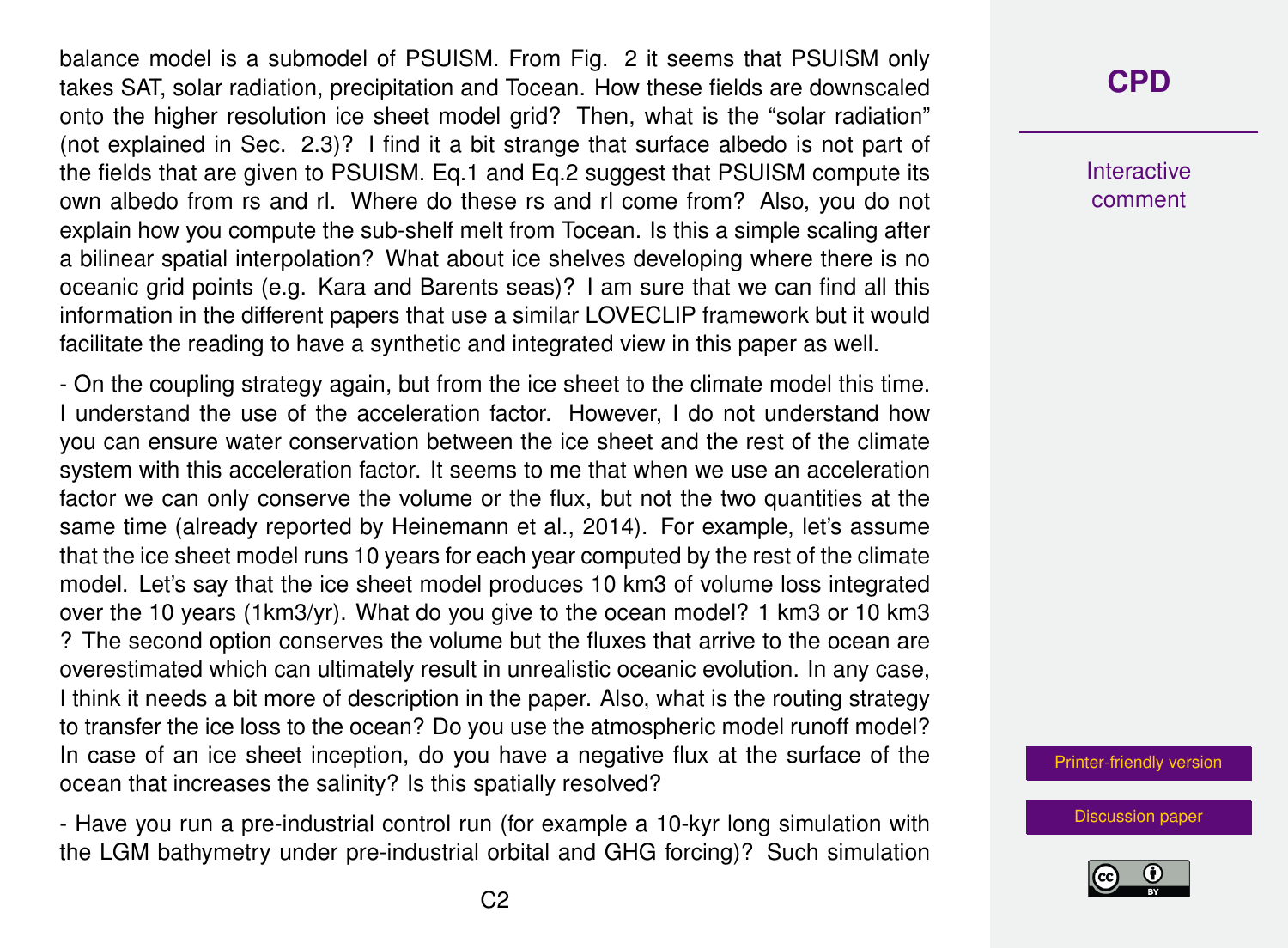could be nice to validate your model setup, or at least to quantify the bias in the coupled model trajectory.

- By starting at 240 ka, you start towards the end of a deglaciation. Do you think that the long-term climate trajectory has an impact on your results? For example do you think that a restart from a full glacial state at 250 ka would result in a similar global ice volume evolution across MIS7?

- You use a simple bias correction for surface temperature and precipitation. Why not use a similar technique for the radiative inputs of the ice sheet model and for the oceanic temperature as well?

- The hydrofracturing and cliff collapse parametrisation embedded in PSUISM is controversial (e.g. Edwards et al., 2019). Do you think that you would end up with different ice volume trajectories using a model that does not account for the MICI?

2- Results

- From my understanding of your model results, the respective role of orbital configuration with respect to CO2 is pretty much linked to the choice of the alpha / m combination. From Fig. 3 it seems that you cannot guarantee the uniqueness of your calibrated alpha / m (higher m but lower alpha might works equally well than lower m and higher alpha). As a result how robust is your conclusion on the respective role of orbital versus CO2?

- You justify the use of the alpha parameter to correct for the lack of sensitivity of the climate model. There are alternative way to modify the climate sensitivity in the model. For example Loutre et al. (2011) modify a set of model parameters in order to have a similar pre-industrial climate but different sensitivity to the change in CO2. With your approach you might give too much importance to the radiative effect of CO2.

- The Eurasian ice sheet in your simulation does not grow at all which seems in contradiction with palaeo data (e.g. Batchelor et al., 2019). Even in the run-away glaciation **Interactive** comment

[Printer-friendly version](https://www.clim-past-discuss.net/cp-2020-46/cp-2020-46-RC1-print.pdf)

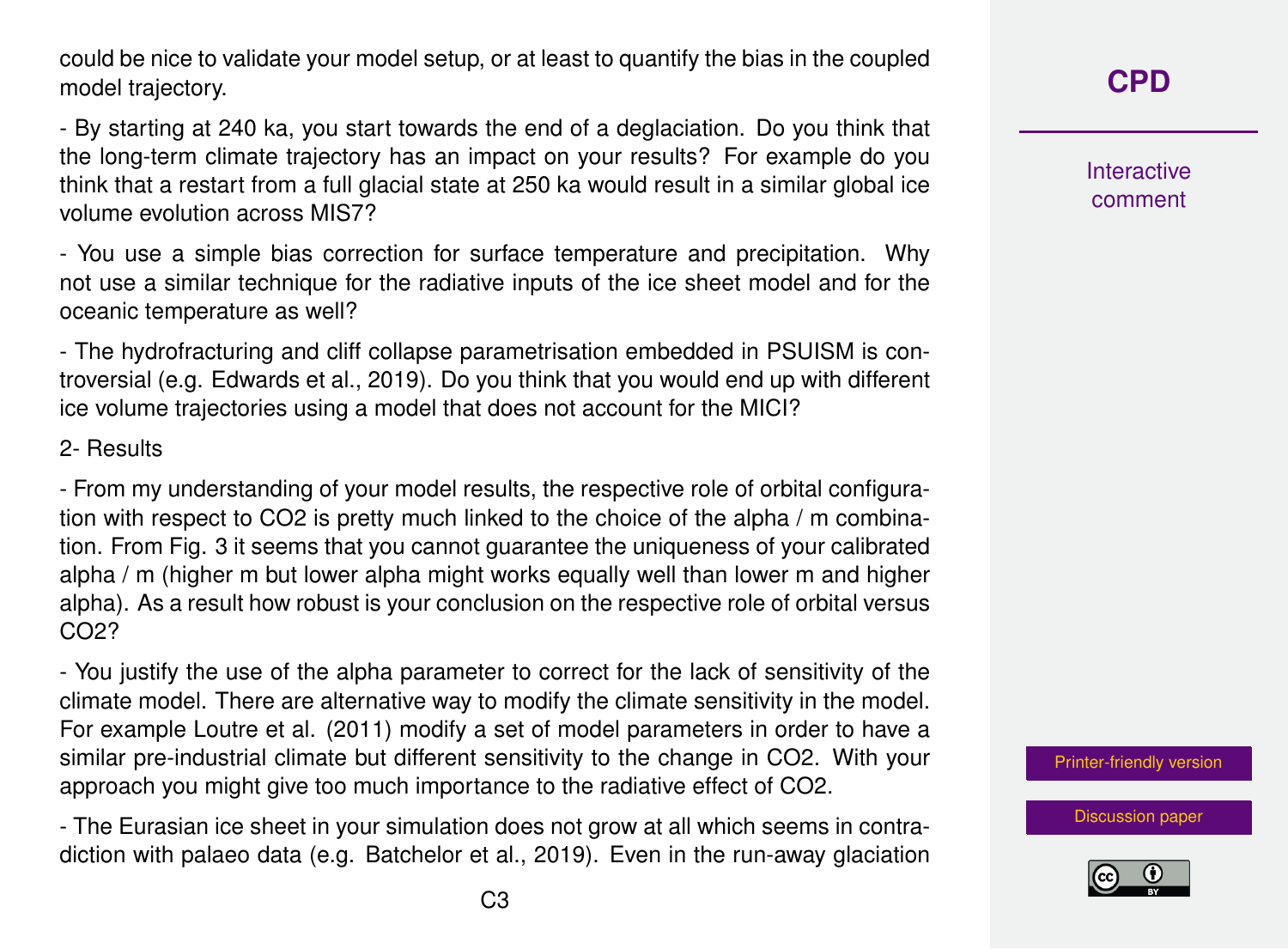presented in Fig. S6, it seems that there is only very little ice developing in Eurasia. I know that it is not trivial to simulate satisfactorily the Eurasian ice sheet inception, particularly the Kara-Barents sector. Do you have any idea on how to improve on this? Do you think that it is an oceanic problem, e.g. too warm waters in the Kara and Barents seas? Or an atmospheric problem, e.g. shift in storm tracks?

- For the two step inception (Sec. 3.4), you claim that CO2 explains the later full inception. If the insolation signal is indeed similar for both periods, it shows nonetheless a greater amplitude in MIS 7e-7d-7c with respect to MIS 7a-6e-6d. The insolation maxima is thus slightly smaller for the later period. This slight difference in the insolation maxima could explain the ice retreat in the older inception, with the full glaciation being the result of an insolation threshold? Of course CO2 should help but it is hard to distinguish the role of the two forcings (especially also because the results depend on the value of the chosen alpha parameter).

- I wonder how robust are the atmospheric circulation changes discussed in Sec. 3.6. For example, don't you think that the atmospheric circulation might be potentially largely affected by the presence of an ice sheet in Eurasia?

### 3- Miscellaneous

- l64-78 You could refer to your figure 1 somewhere around here to facilitate the reading.

- towards l194 and Fig. S1 From my understanding of your methods your reference climate model uses a last glacial maximum bathymetry (since bathymetry is fixed to a LGM value). Would it have been appropriate to compute the bias for the modern climate using a LGM bathymetry? More generally it would be very interesting to see the effect of the sole bathymetry on the simulated climate (under PI forcing for example).

- l252 The Filchner-Ronne ice shelf is advancing but there is almost no change for the Ross ice shelf. Any idea why?

- l306-312 You show in the figure the mean SMB/ablation/accumulation over the ice

**Interactive** comment

[Printer-friendly version](https://www.clim-past-discuss.net/cp-2020-46/cp-2020-46-RC1-print.pdf)

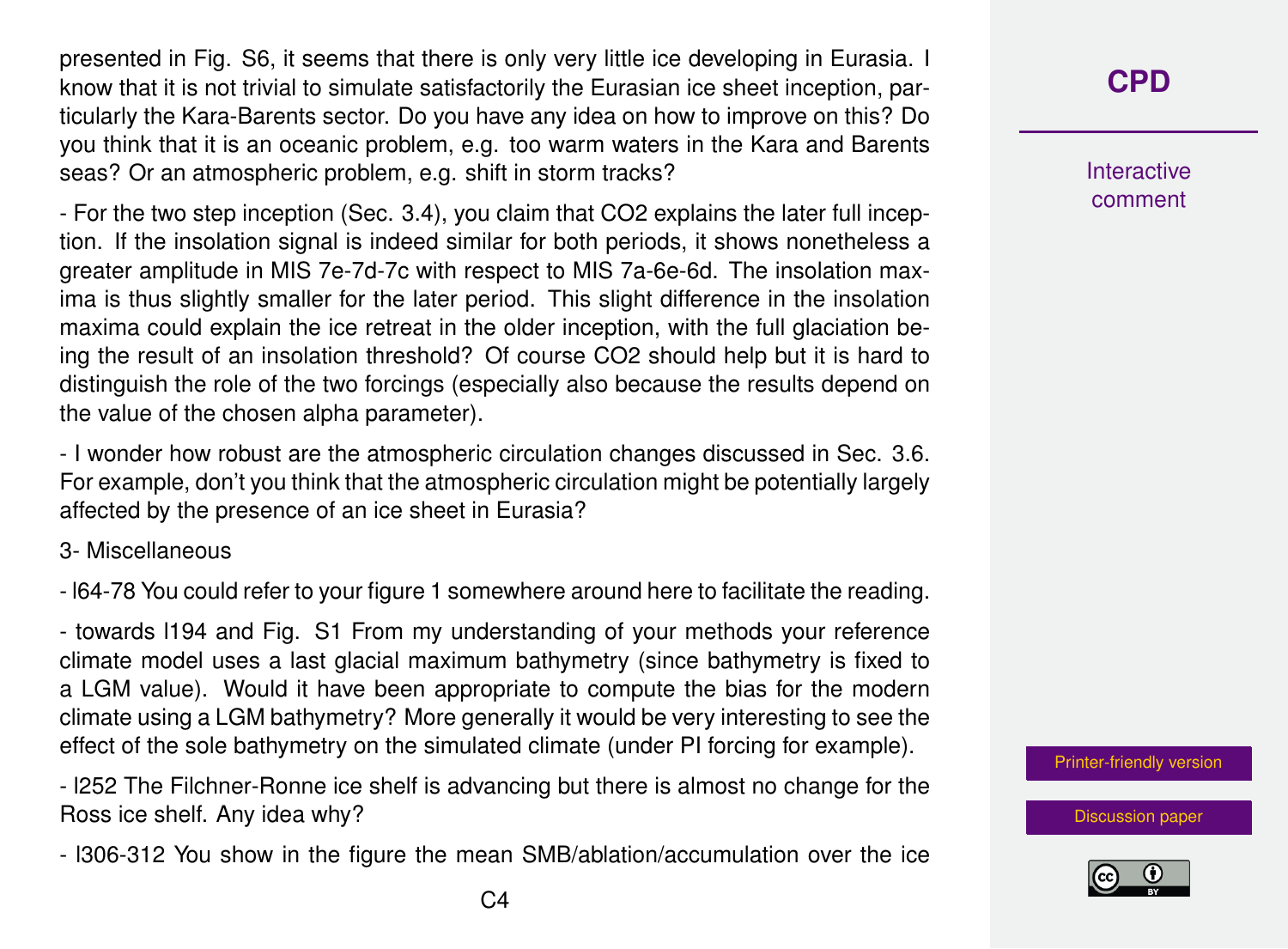sheet. In doing the spatial average, we can end up with very similar values for very different ice sheet extent. In addition, we cannot quantify the importance of the different processes to explain the total mass change (for example the sub-shelf melt is much more negative than SMB but it may concern only a very small fraction of the ice sheet). Instead, it could be interesting to have the integrated value over the ice sheet but not divided by the extent (Gt or km3 per year), to have a better idea of the respective role of SMB and sub-shelf melting to explain the total ice volume change.

- l319-322 The spike in SMB is very impressive but I am even more surprised by the spike in shelf melting. I think it could be useful to show maps of surface mass balance and sub-shelf melting for temporal snapshots in the vicinity of this event (circa 210 ka?). In doing so, it will illustrate the saddle-collapse as well as the spike in subshelf melt. Again, maybe the spike in sub-shelf melt is affecting a tiny area and is not representative of the total mass loss (previous comment)?

- l345-346 Do you know the reason for this? It would be nice to understand this circulation change (which produce the spike in sub-shelf melt?). It happens during the deglaciation and thus, in the meantime, you probably have a lot of freshwater flux that is discharged to the ocean. Does the two processes (increase in sub-shelf melt and freshwater flux) are related in some way? If yes, how realistic are your freshwater fluxes (see previous comment on the acceleration factor).

- Fig. 2 You could also mention on the figure how the interpolation / downscaling to the different grids is done. Also, by "landmask" you mean "ice mask" (albedo)?

#### **Technical comments**

- Fig. 4 The grounding line is hardly distinguishable.

- Fig. 4 (and Fig. S2, S3, S4 and S5) I find the maps of mixed information thickness / ice velocity hard to read. Maybe using the contours for thickness and the solid colours for velocity would look nicer?

## **[CPD](https://www.clim-past-discuss.net/)**

**Interactive** comment

[Printer-friendly version](https://www.clim-past-discuss.net/cp-2020-46/cp-2020-46-RC1-print.pdf)